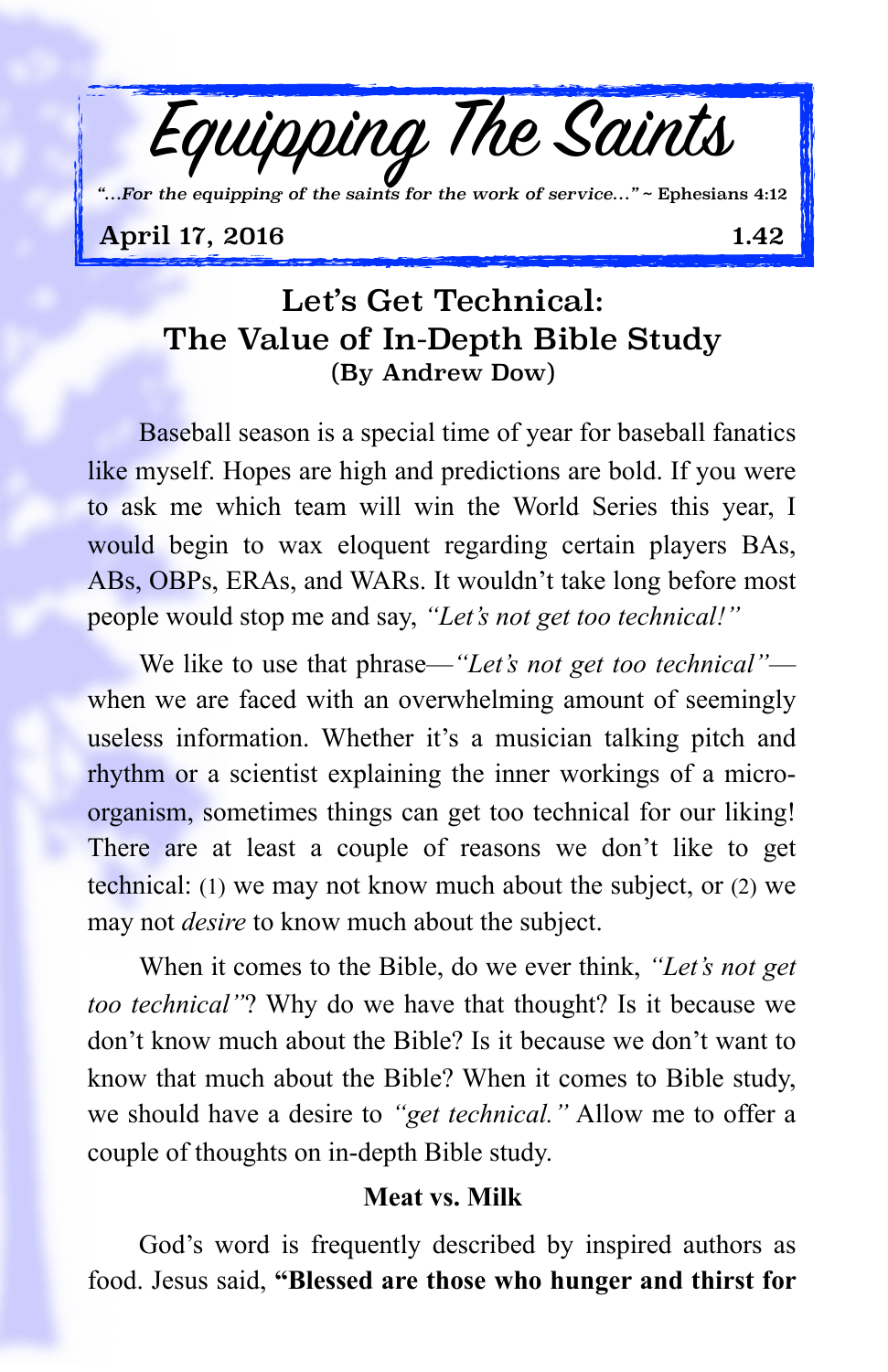**righteousness, for they shall be satisfied"** (Matt. 5:6, NASB). True happiness and bliss belongs to those who are hungry and thirsty for what is right. This, like the other beatitudes, seems upside down. We generally think of hunger and thirst as negative qualities; we'd rather be filled and quenched. You see, Jesus is describing a state of spiritual hunger and thirst. Only when we are spiritually starving for what is right, will we be truly satisfied by Christ's words. As Peter wrote, **"Like newborn babies, long for the pure milk of the word, so that by it you may grow in respect to salvation"** (1 Pet. 2:2). We will only be satisfied, nourished, and sustained when we consume God's Word. We will only consume God's Word when we intensely desire its contents!

However, it's not simply enough to snack and sip on the word of God. The Hebrew author wrote, **"Concerning Him** [i.e., Christ] **we have much to say, and it is hard to explain, since you have become dull of hearing. For though by this time you ought to be teachers, you have need again for someone to teach you the elementary principles of the oracles of God, and you have come to need milk and not solid food. For everyone who partakes only of milk is not accustomed to the word of righteousness, for he is an infant. But solid food is for the mature, who because of practice have their senses trained to discern good and evil"** (Heb. 5:11-14). This text teaches that there is a difference between the milk of the word (i.e., **"the elementary principles of the oracles of God"**) and the solid food (i.e., **"the word of righteousness"**). It is necessary to consume and digest the basic teachings of God's word, but we cannot expect that to be sufficient forever. We eventually must grow up and study more substantial (dare we say, technical) portions of God's Word. Paul rebuked the Corinthians saying, **"And I, brethren, could not speak to you as to spiritual men, but as to men of flesh, as to infants in Christ. I gave you milk to drink, not solid food; for you were not yet able to receive it. Indeed, even now you are not yet able, for you are still**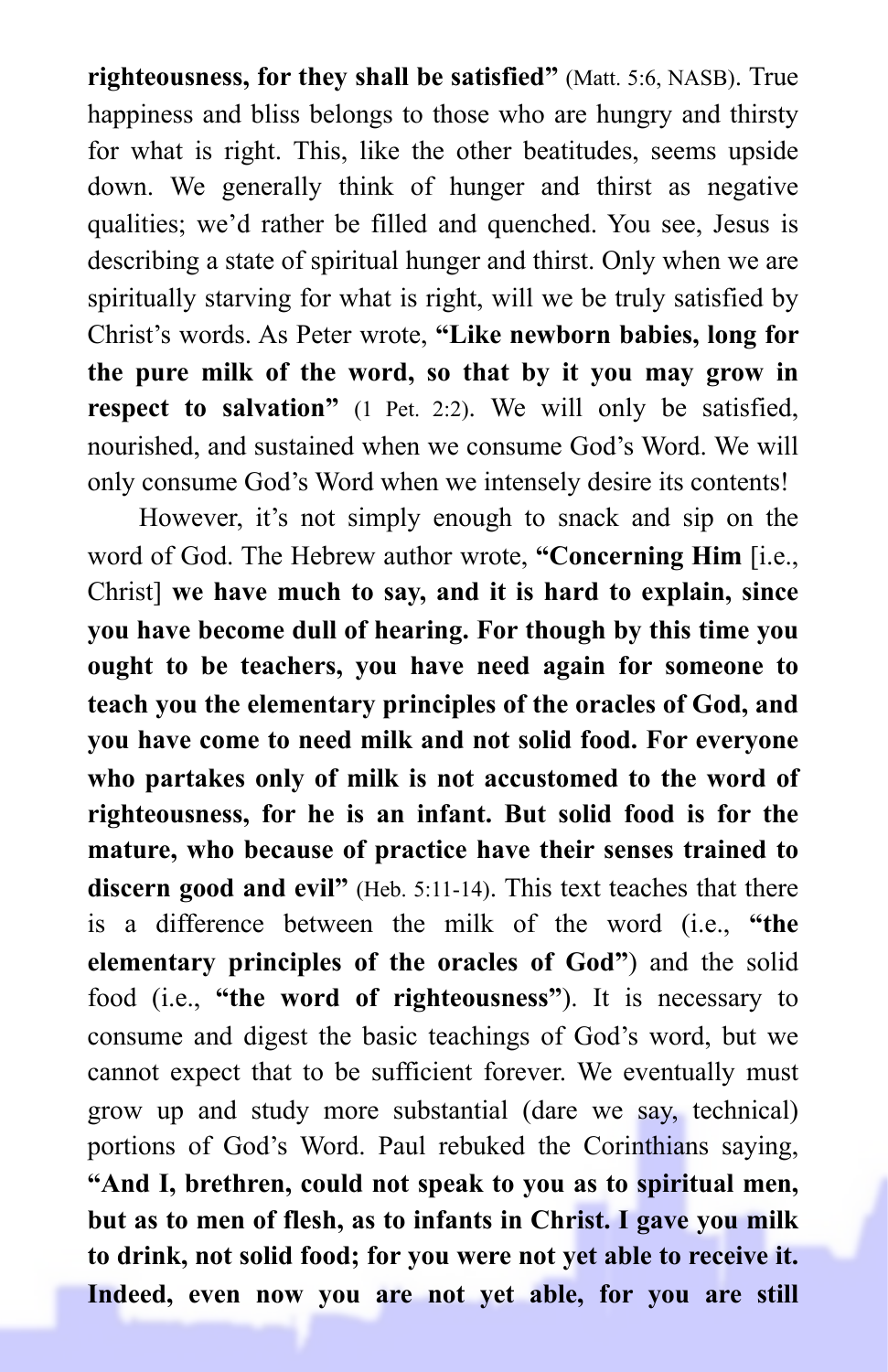**fleshly"** (1 Cor. 3:1-3). Brethren, we must hunger for the meat of the word, and then engage in deep study of the word to satisfy our spiritual hunger.

## **Growing in Knowledge**

Peter's second epistle opens with an instruction to add certain characteristics to our faith (2 Pet. 1:5-7). Why should we add moral excellence, knowledge, self-control, perseverance, godliness, brotherly kindness, and love to our faith? **"For if these qualities are yours and are increasing, they render you neither useless nor unfruitful in the true knowledge of our**  Lord Jesus Christ" (2 Pet. 5:8). You see, the addition of these qualities demonstrates that we are growing in knowledge! If we are NOT growing in knowledge, we can be described as useless or unfruitful (cf. vs. 8). Before providing this list of qualities, Peter said, **"Seeing that His divine power has granted to us everything pertaining to life and godliness, through the true knowledge of Him who called us by His own glory and excellence"** (2 Pet. 1:3). Only when we grow in the true knowledge of Jesus Christ can we receive **"everything pertaining to life and godliness."**

It would be a mistake for us to think that when we have obeyed the gospel we have reached the pinnacle of our service to the Lord. In fact, it is quite the opposite. Our initial obedience to the gospel is just the first step. We must continue to grow in our knowledge to the point that we can discuss things on a deeper level. God's Word is full of passages instructing us to grow. Consider lists such as the fruit of the Spirit (Gal. 5:22-24). Paul wrote we are all to **"attain to the unity of the faith, and of the knowledge of the Son of God, to a mature man, to the measure of the stature which belongs to the fullness of Christ"** (Eph. 4:13). It should be a delight to us to challenge our thinking by digging into God's word and technically studying the things that we may find therein.